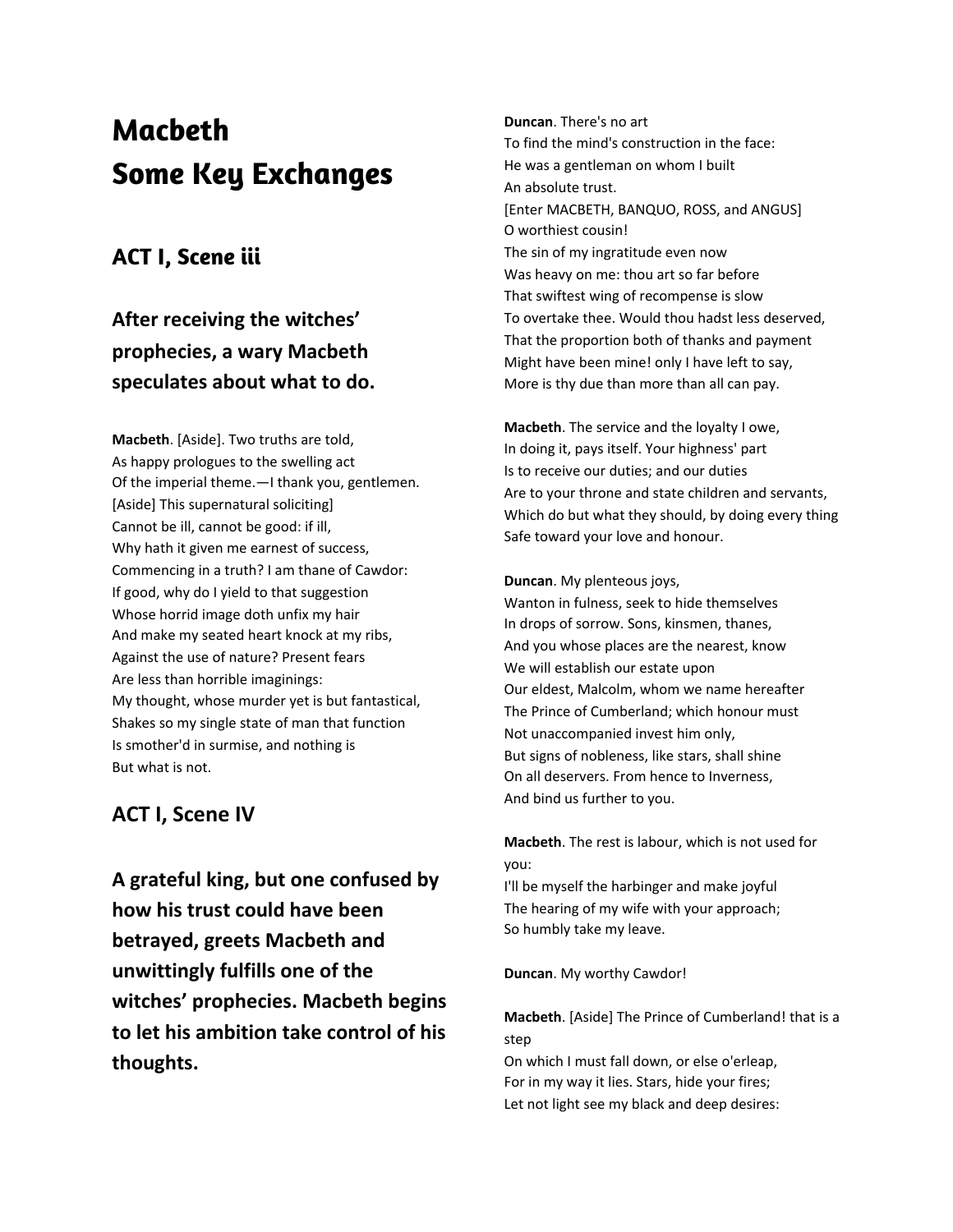The eye wink at the hand; yet let that be, Which the eye fears, when it is done, to see.

### **ACT I, Scene via**

**After receiving her husband's letter, Lady Macbeth is determined to help her husband to the throne through murder. Macbeth expresses second thoughts, but, buoyed by his wife and her questioning of his masculinity proceeds with the plan.**

**Lady Macbeth**. Give him tending; He brings great news. [Exit Messenger] The raven himself is hoarse That croaks the fatal entrance of Duncan Under my battlements. Come, you spirits That tend on mortal thoughts, unsex me here, And fill me from the crown to the toe top-full Of direst cruelty! make thick my blood; Stop up the access and passage to remorse, That no compunctious visitings of nature Shake my fell purpose, nor keep peace between The effect and it! Come to my woman's breasts, And take my milk for gall, you murdering ministers, Wherever in your sightless substances You wait on nature's mischief! Come, thick night, And pall thee in the dunnest smoke of hell, That my keen knife see not the wound it makes, Nor heaven peep through the blanket of the dark, To cry 'Hold, hold!' [Enter MACBETH] Great Glamis! worthy Cawdor! Greater than both, by the all-hail hereafter! Thy letters have transported me beyond This ignorant present, and I feel now The future in the instant.

**Macbeth**. My dearest love, Duncan comes here to-night. **Lady Macbeth**. And when goes hence?

**Macbeth**. To-morrow, as he purposes.

**Lady Macbeth**. O, never

Shall sun that morrow see!

Your face, my thane, is as a book where men May read strange matters. To beguile the time, Look like the time; bear welcome in your eye, Your hand, your tongue: look like the innocent flower,

But be the serpent under't. He that's coming Must be provided for: and you shall put This night's great business into my dispatch; Which shall to all our nights and days to come Give solely sovereign sway and masterdom.

**Macbeth**. We will speak further.

(stage directions). [Hautboys and torches. Enter a Sewer, and divers] Servants with dishes and service, and pass over the stage. Then enter MACBETH]

**Macbeth**. If it were done when 'tis done, then 'twere well

It were done quickly: if the assassination Could trammel up the consequence, and catch With his surcease success; that but this blow Might be the be-all and the end-all here, But here, upon this bank and shoal of time We'ld jump the life to come. But in these cases We still have judgment here; that we but teach Bloody instructions, which, being taught, return To plague the inventor: this even-handed justice Commends the ingredients of our poison'd chalice To our own lips. He's here in double trust; First, as I am his kinsman and his subject, Strong both against the deed; then, as his host, Who should against his murderer shut the door, Not bear the knife myself. Besides, this Duncan Hath borne his faculties so meek, hath been So clear in his great office, that his virtues Will plead like angels, trumpet-tongued, against The deep damnation of his taking-off;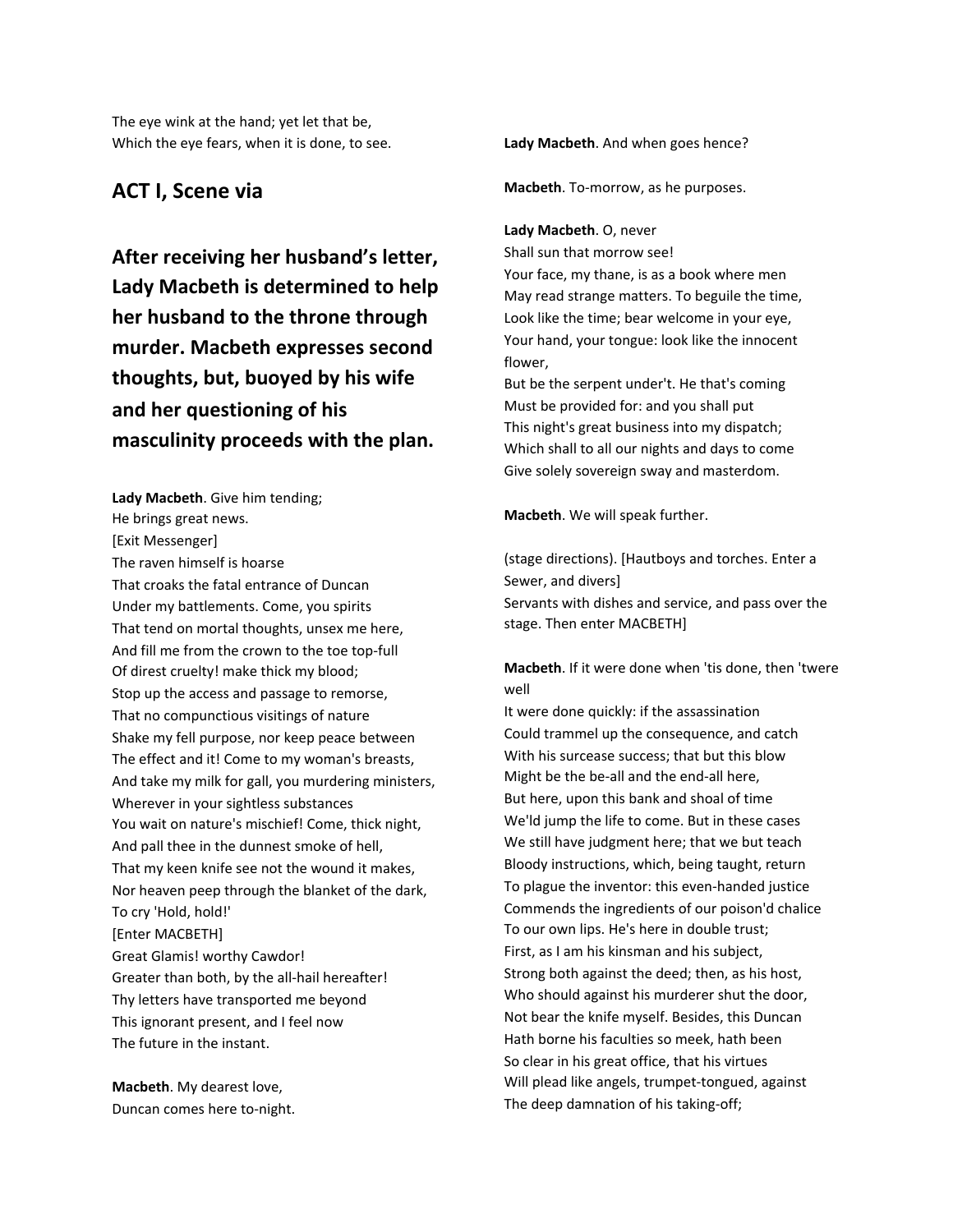And pity, like a naked new-born babe, Striding the blast, or heaven's cherubim, horsed Upon the sightless couriers of the air, Shall blow the horrid deed in every eye, That tears shall drown the wind. I have no spur To prick the sides of my intent, but only Vaulting ambition, which o'erleaps itself And falls on the other. [Enter LADY MACBETH] How now! what news?

**Lady Macbeth.** He has almost supp'd: why have you left the chamber?

**Macbeth**. Hath he ask'd for me?

**Lady Macbeth**. Know you not he has?

**Macbeth**. We will proceed no further in this business:

He hath honour'd me of late; and I have bought Golden opinions from all sorts of people, Which would be worn now in their newest gloss, Not cast aside so soon.

**Lady Macbeth.** Was the hope drunk Wherein you dress'd yourself? hath it slept since? And wakes it now, to look so green and pale At what it did so freely? From this time Such I account thy love. Art thou afeard To be the same in thine own act and valour As thou art in desire? Wouldst thou have that Which thou esteem'st the ornament of life, And live a coward in thine own esteem, Letting 'I dare not' wait upon 'I would,' Like the poor cat i' the adage?

**Macbeth**. Prithee, peace: I dare do all that may become a man; Who dares do more is none.

**Lady Macbeth**. What beast was't, then, That made you break this enterprise to me? When you durst do it, then you were a man; And, to be more than what you were, you would Be so much more the man. Nor time nor place

Did then adhere, and yet you would make both: They have made themselves, and that their fitness now

Does unmake you. I have given suck, and know How tender 'tis to love the babe that milks me: I would, while it was smiling in my face, Have pluck'd my nipple from his boneless gums, And dash'd the brains out, had I so sworn as you Have done to this.

**Macbeth**. If we should fail?

#### **Lady Macbeth**. We fail!

But screw your courage to the sticking-place, And we'll not fail. When Duncan is asleep— Whereto the rather shall his day's hard journey Soundly invite him—his two chamberlains Will I with wine and wassail so convince That memory, the warder of the brain, Shall be a fume, and the receipt of reason A limbeck only: when in swinish sleep Their drenched natures lie as in a death, What cannot you and I perform upon The unguarded Duncan? what not put upon His spongy officers, who shall bear the guilt Of our great quell?

**Macbeth**. Bring forth men-children only; For thy undaunted mettle should compose Nothing but males. Will it not be received, When we have mark'd with blood those sleepy two Of his own chamber and used their very daggers, That they have done't?

**Lady Macbeth**. Who dares receive it other, As we shall make our griefs and clamour roar Upon his death?

**Macbeth**. I am settled, and bend up Each corporal agent to this terrible feat. Away, and mock the time with fairest show: False face must hide what the false heart doth know.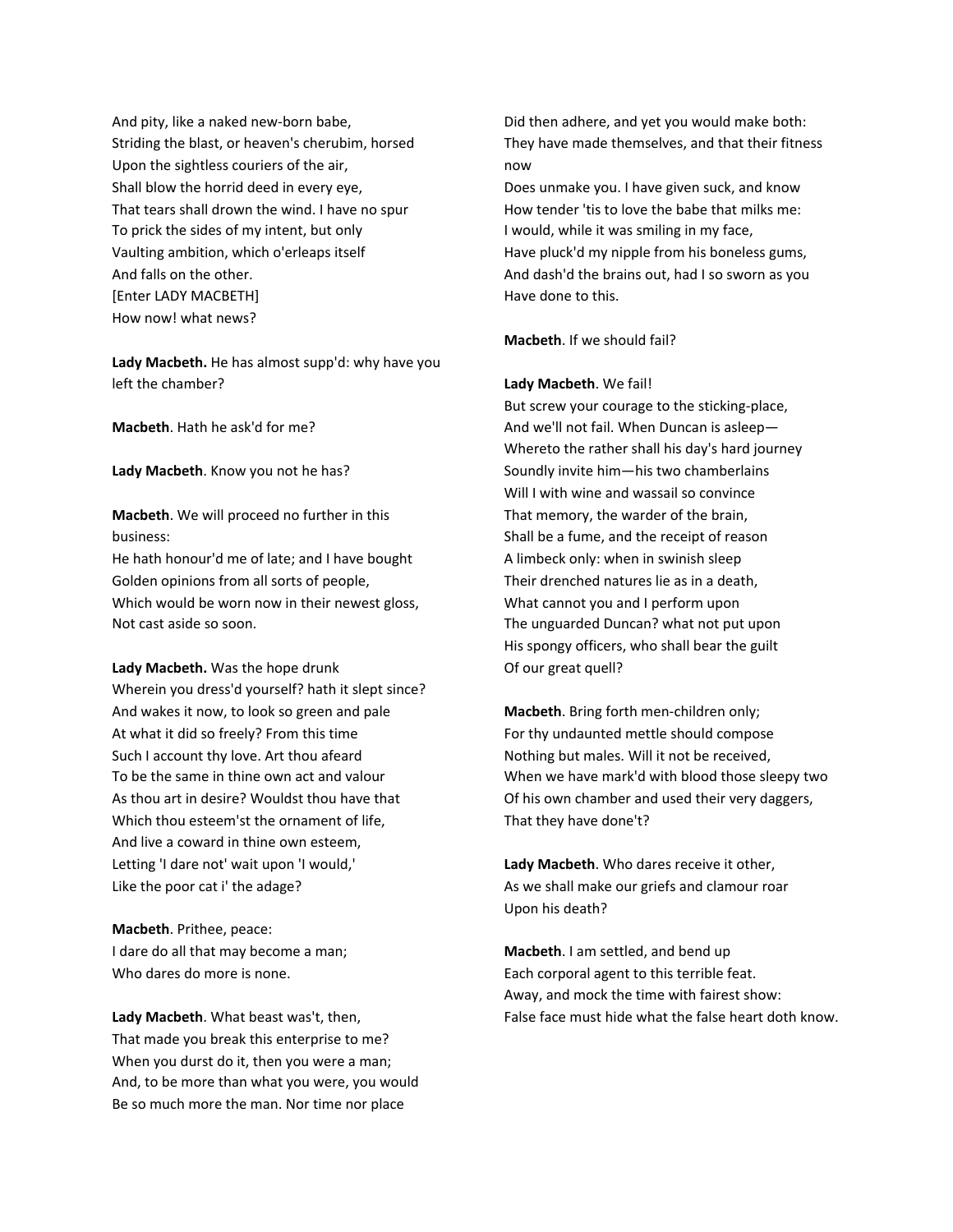### **ACT II, Scene i**

## **Macbeth faces his moment of decision as he enters the king's bedchamber (remember Duncan is a guest in Macbeth's castle).**

**Macbeth**. Go bid thy mistress, when my drink is ready, She strike upon the bell. Get thee to bed. [Exit Servant] Is this a dagger which I see before me, The handle toward my hand? Come, let me clutch thee. I have thee not, and yet I see thee still. Art thou not, fatal vision, sensible To feeling as to sight? or art thou but A dagger of the mind, a false creation, Proceeding from the heat-oppressed brain? I see thee yet, in form as palpable As this which now I draw. Thou marshall'st me the way that I was going; And such an instrument I was to use. Mine eyes are made the fools o' the other senses, Or else worth all the rest; I see thee still, And on thy blade and dudgeon gouts of blood, Which was not so before. There's no such thing: It is the bloody business which informs Thus to mine eyes. Now o'er the one halfworld Nature seems dead, and wicked dreams abuse The curtain'd sleep; witchcraft celebrates Pale Hecate's offerings, and wither'd murder, Alarum'd by his sentinel, the wolf, Whose howl's his watch, thus with his stealthy pace. With Tarquin's ravishing strides, towards his design Moves like a ghost. Thou sure and firm-set earth, Hear not my steps, which way they walk, for fear Thy very stones prate of my whereabout, And take the present horror from the time, Which now suits with it. Whiles I threat, he lives: Words to the heat of deeds too cold breath gives. [A bell rings]

Hear it not, Duncan; for it is a knell That summons thee to heaven or to hell.

### **ACT II, Scene ii**

## **A clearly shaken Macbeth is greeted by his wife following the murder. Though going through with it, Macbeth is not untouched.**

**Lady Macbeth**. That which hath made them drunk hath made me bold; What hath quench'd them hath given me fire. Hark! Peace! It was the owl that shriek'd, the fatal bellman, Which gives the stern'st good-night. He is about it: The doors are open; and the surfeited grooms Do mock their charge with snores: I have drugg'd their possets, That death and nature do contend about them, Whether they live or die.

**Macbeth**. [Within] Who's there? what, ho!

**Lady Macbeth**. Alack, I am afraid they have awaked, And 'tis not done. The attempt and not the deed Confounds us. Hark! I laid their daggers ready; He could not miss 'em. Had he not resembled My father as he slept, I had done't. [Enter MACBETH] My husband!

**Macbeth**. I have done the deed. Didst thou not hear a noise?

**Lady Macbeth**. I heard the owl scream and the crickets cry. Did not you speak?

**Macbeth**. When?

**Lady Macbeth**. Now.

I go, and it is done; the bell invites me.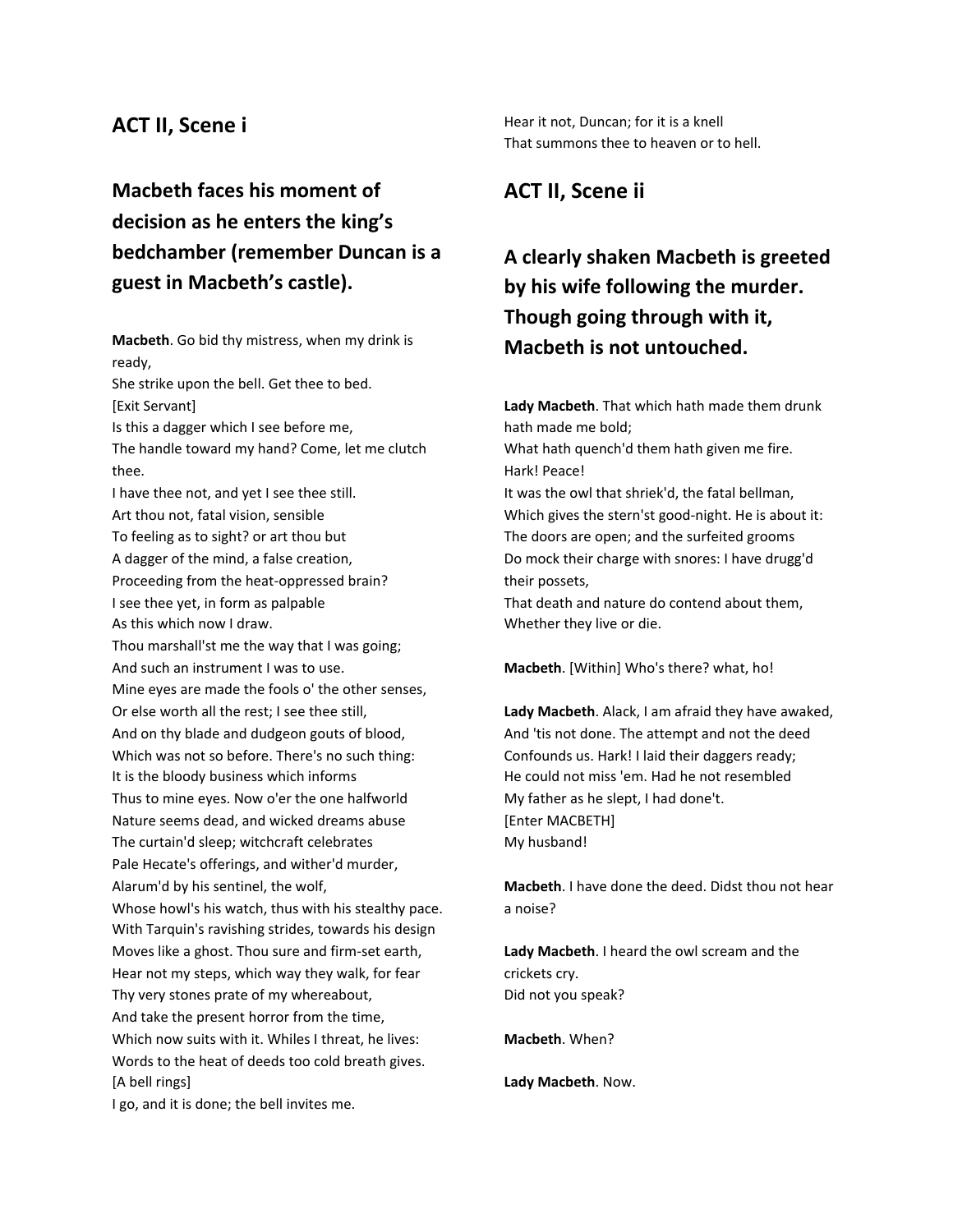**Macbeth**. As I descended?

**Lady Macbeth**. Ay.

**Macbeth**. Hark! Who lies i' the second chamber?

**Lady Macbeth**. Donalbain.

**Macbeth**. This is a sorry sight.

**Lady Macbeth**. A foolish thought, to say a sorry sight.

**Macbeth**. There's one did laugh in's sleep, and one cried

'Murder!'

That they did wake each other: I stood and heard them:

But they did say their prayers, and address'd them Again to sleep.

**Lady Macbeth**. There are two lodged together.

**Macbeth**. One cried 'God bless us!' and 'Amen' the other;

As they had seen me with these hangman's hands. Listening their fear, I could not say 'Amen,' When they did say 'God bless us!'

**Lady Macbeth**. Consider it not so deeply.

**Macbeth**. But wherefore could not I pronounce 'Amen'? I had most need of blessing, and 'Amen' Stuck in my throat.

**Lady Macbeth**. These deeds must not be thought After these ways; so, it will make us mad.

**Macbeth**. Methought I heard a voice cry 'Sleep no more!

Macbeth does murder sleep', the innocent sleep, Sleep that knits up the ravell'd sleeve of care, The death of each day's life, sore labour's bath, Balm of hurt minds, great nature's second course, Chief nourisher in life's feast,—

**Lady Macbeth.** What do you mean?

**Macbeth**. Still it cried 'Sleep no more!' to all the house:

'Glamis hath murder'd sleep, and therefore Cawdor Shall sleep no more; Macbeth shall sleep no more.'

**Lady Macbeth.** Who was it that thus cried? Why, worthy thane,

You do unbend your noble strength, to think So brainsickly of things. Go get some water, And wash this filthy witness from your hand. Why did you bring these daggers from the place? They must lie there: go carry them; and smear The sleepy grooms with blood.

**Macbeth**. I'll go no more: I am afraid to think what I have done; Look on't again I dare not.

(stage directions). [Exit. Knocking within]

**Macbeth**. Whence is that knocking? How is't with me, when every noise appals me? What hands are here? ha! they pluck out mine eyes. Will all great Neptune's ocean wash this blood Clean from my hand? No, this my hand will rather The multitudinous seas in incarnadine, Making the green one red.

**Lady Macbeth.** My hands are of your colour; but I shame To wear a heart so white. [Knocking within] I hear a knocking At the south entry: retire we to our chamber; A little water clears us of this deed: How easy is it, then! Your constancy Hath left you unattended. [Knocking within] Hark! more knocking. Get on your nightgown, lest occasion call us, And show us to be watchers. Be not lost So poorly in your thoughts.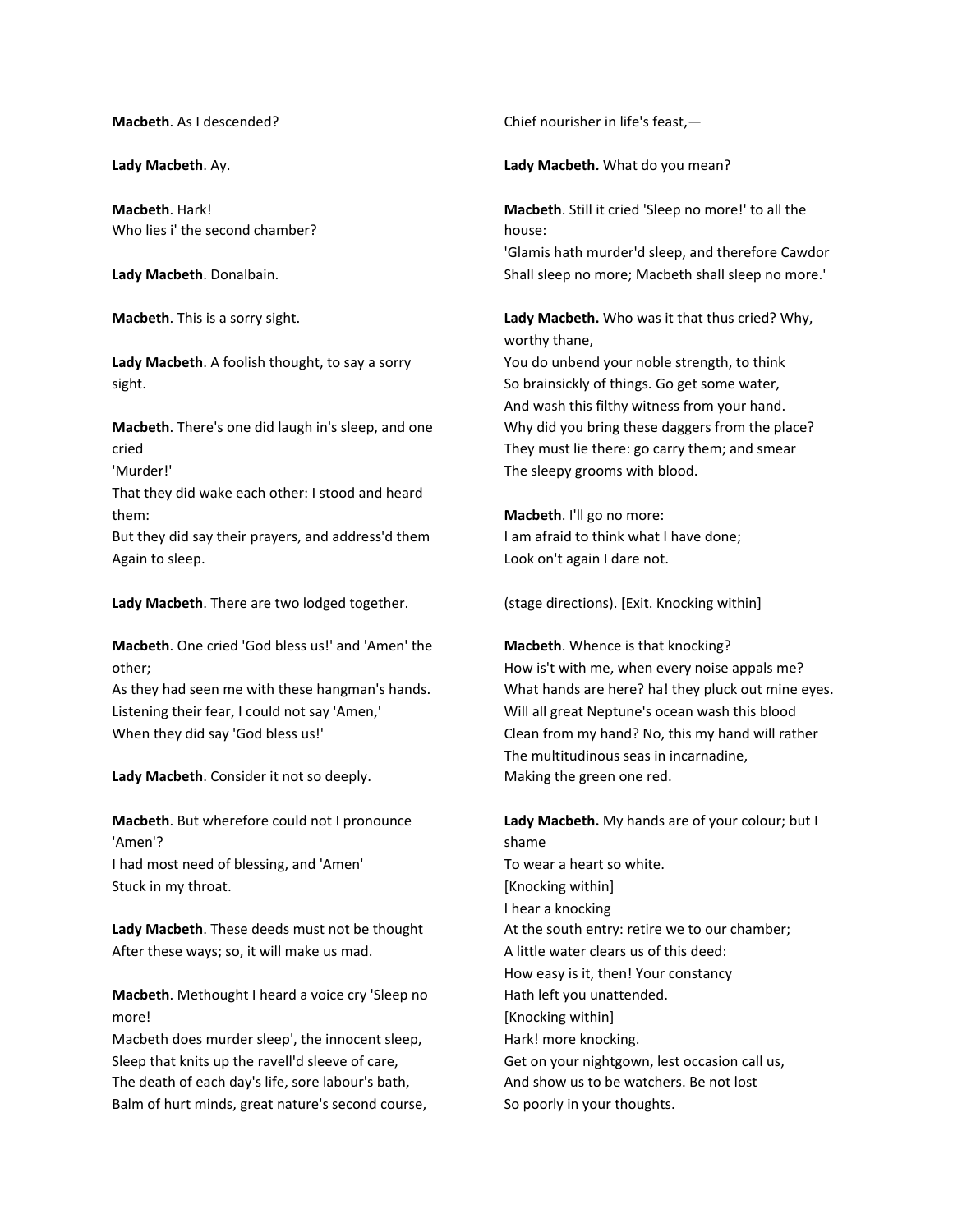**Macbeth**. To know my deed, 'twere best not know myself. [Knocking within] Wake Duncan with thy knocking! I would thou couldst!

### **ACT II, Scene iii**

## **Macduff discovers the dead king and Macbeth begins the coverup.**

**Macduff**. O horror, horror, horror! Tongue nor heart Cannot conceive nor name thee!

**Macbeth**. [with Lennox] What's the matter.

**Macduff**. Confusion now hath made his masterpiece! Most sacrilegious murder hath broke ope The Lord's anointed temple, and stole thence The life o' the building!

**Macbeth**. What is 't you say? the life?

(stage directions). [Re-enter MACBETH and LENNOX, with ROSS]

**Macbeth**. Had I but died an hour before this chance, I had lived a blessed time; for, from this instant, There 's nothing serious in mortality: All is but toys: renown and grace is dead; The wine of life is drawn, and the mere lees Is left this vault to brag of.

#### **Donalbain**. What is amiss?

**Macbeth**. You are, and do not know't: The spring, the head, the fountain of your blood Is stopp'd; the very source of it is stopp'd.

**Lennox**. Those of his chamber, as it seem'd, had done 't:

Their hands and faces were an badged with blood; So were their daggers, which unwiped we found Upon their pillows: They stared, and were distracted; no man's life

**Macbeth**. O, yet I do repent me of my fury,

That I did kill them.

**Macduff**. Wherefore did you so?

Courage to make 's love known?

Was to be trusted with them.

**Macbeth**. Who can be wise, amazed, temperate and furious, Loyal and neutral, in a moment? No man: The expedition my violent love Outrun the pauser, reason. Here lay Duncan, His silver skin laced with his golden blood; And his gash'd stabs look'd like a breach in nature For ruin's wasteful entrance: there, the murderers, Steep'd in the colours of their trade, their daggers Unmannerly breech'd with gore: who could refrain, That had a heart to love, and in that heart

**All**. So all.

**Macbeth**. Let's briefly put on manly readiness, And meet i' the hall together.

## **ACT III, Scene i**

**Macbeth, now enthroned as king, begins to worry about those around him and their loyalty, but none more than Bangui. He makes plans to solve that problem.**

**Macbeth**. Bring them before us. [Exit Attendant] To be thus is nothing; But to be safely thus.—Our fears in Banquo Stick deep; and in his royalty of nature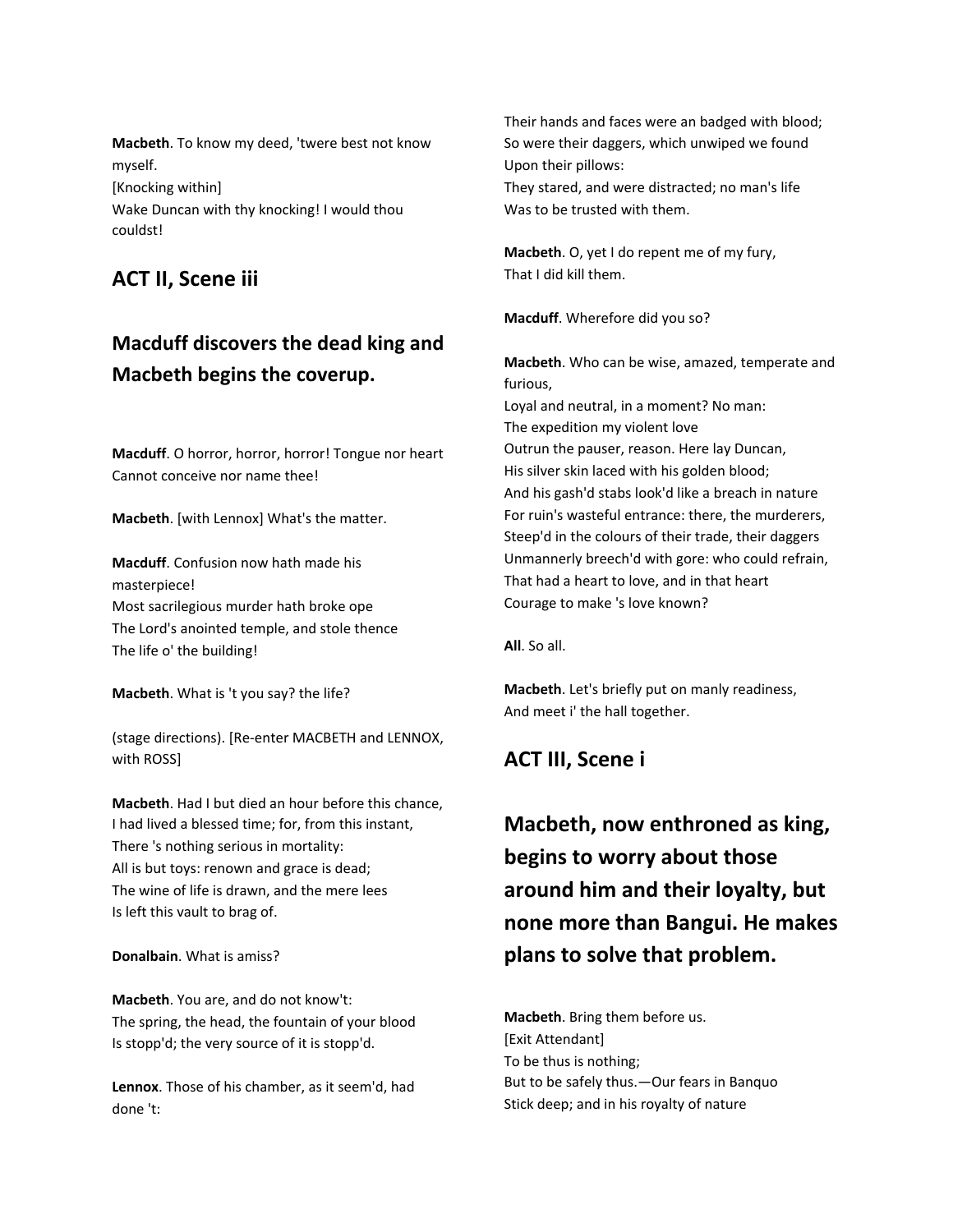Reigns that which would be fear'd: 'tis much he dares;

And, to that dauntless temper of his mind, He hath a wisdom that doth guide his valour To act in safety. There is none but he Whose being I do fear: and, under him, My Genius is rebuked; as, it is said, Mark Antony's was by Caesar. He chid the sisters When first they put the name of king upon me, And bade them speak to him: then prophet-like They hail'd him father to a line of kings: Upon my head they placed a fruitless crown, And put a barren sceptre in my gripe, Thence to be wrench'd with an unlineal hand, No son of mine succeeding. If 't be so, For Banquo's issue have I filed my mind; For them the gracious Duncan have I murder'd; Put rancours in the vessel of my peace Only for them; and mine eternal jewel Given to the common enemy of man, To make them kings, the seed of Banquo kings! Rather than so, come fate into the list. And champion me to the utterance! Who's there! [Re-enter Attendant, with two Murderers] Now go to the door, and stay there till we call. [Exit Attendant] Was it not yesterday we spoke together?

**First Murderer**. It was, so please your highness.

#### **Macbeth**. Well then, now

Have you consider'd of my speeches? Know That it was he in the times past which held you So under fortune, which you thought had been Our innocent self: this I made good to you In our last conference, pass'd in probation with you, How you were borne in hand, how cross'd, the instruments, Who wrought with them, and all things else that might

To half a soul and to a notion crazed Say 'Thus did Banquo.'

**First Murderer**. You made it known to us.

**Macbeth**. I did so, and went further, which is now

Our point of second meeting. Do you find Your patience so predominant in your nature That you can let this go? Are you so gospell'd To pray for this good man and for his issue, Whose heavy hand hath bow'd you to the grave And beggar'd yours for ever?

**First Murderer**. We are men, my liege.

**Macbeth**. Ay, in the catalogue ye go for men; As hounds and greyhounds, mongrels, spaniels, curs, Shoughs, water-rugs and demi-wolves, are clept All by the name of dogs: the valued file Distinguishes the swift, the slow, the subtle, The housekeeper, the hunter, every one According to the gift which bounteous nature Hath in him closed; whereby he does receive Particular addition. from the bill That writes them all alike: and so of men. Now, if you have a station in the file, Not i' the worst rank of manhood, say 't; And I will put that business in your bosoms, Whose execution takes your enemy off, Grapples you to the heart and love of us, Who wear our health but sickly in his life, Which in his death were perfect.

#### **First Murderer**. And I another

So weary with disasters, tugg'd with fortune, That I would set my lie on any chance, To mend it, or be rid on't.

**Macbeth**. Both of you Know Banquo was your enemy.

**First Murderer**. [with Second Murderer] True, my lord.

**Macbeth**. So is he mine; and in such bloody distance, That every minute of his being thrusts Against my near'st of life: and though I could With barefaced power sweep him from my sight And bid my will avouch it, yet I must not, For certain friends that are both his and mine, Whose loves I may not drop, but wail his fall Who I myself struck down; and thence it is,